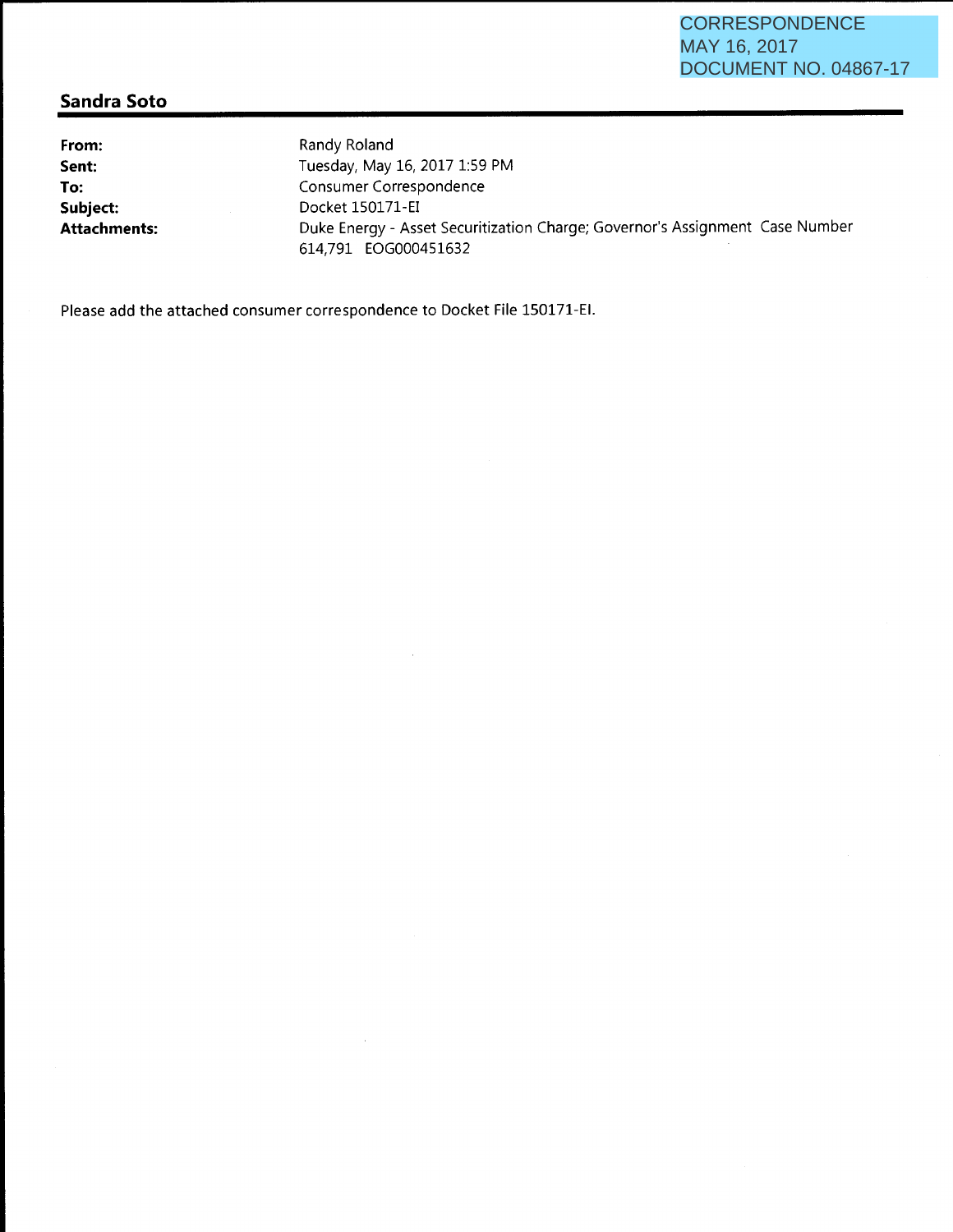Mr. Bob DuShaw rdushaw@cfl.rr.com

Dear Mr. DuShaw,

The Governor's office forwarded a copy of your correspondence regarding Duke Energy to the Florida Public Service Commission (FPSC). You expressed concern about DEF's asset securitization charge.

In 2015, the Florida Legislature passed, and Governor Scott signed into law, Section 366.95, Florida Statute, authorizing the issuance of nuclear-asset recovery bonds. In July 2015, DEF filed its petition with the FPSC for approval to issue the bonds and to collect the nuclear-asset recovery charge on a per kWh basis from all customer rate classes over a period of 20 years. The nuclear asset recovery charge will be paid by all existing and future customers receiving transmission or distribution services from DEF. The funds DEF receives will allow it to recover its investment in the Crystal River III nuclear power plant regulatory asset.

In November 2015, the FPSC issued a nuclear-asset recovery bond financing order, authorizing DEF to issue the bonds to cover the Crystal River III nuclear plant retirement costs.

On June 16, 2016, the FPSC authorized the issuance of \$1.294 billion in nuclear asset-recovery bonds to cover the retirement costs of DEF's Crystal River III nuclear power plant.

Customers will now see an initial \$2.87 charge on a 1,000 kWh-per-month residential customer's bill compared to the traditional rate base method of recovery, which would have resulted in a charge of approximately \$5.00.

We will add your comments to the correspondence side of Docket No. 150171-EI regarding DEF's petition for issuance of nuclear asset-recovery financing order.

If you have any questions or concerns please contact Ms. Ellen Plendl 1-800-342-3552 or by fax at 1-800-511-0809.

Sincerely,

Randy Roland Regulatory Program Administrator Florida Public Service Commission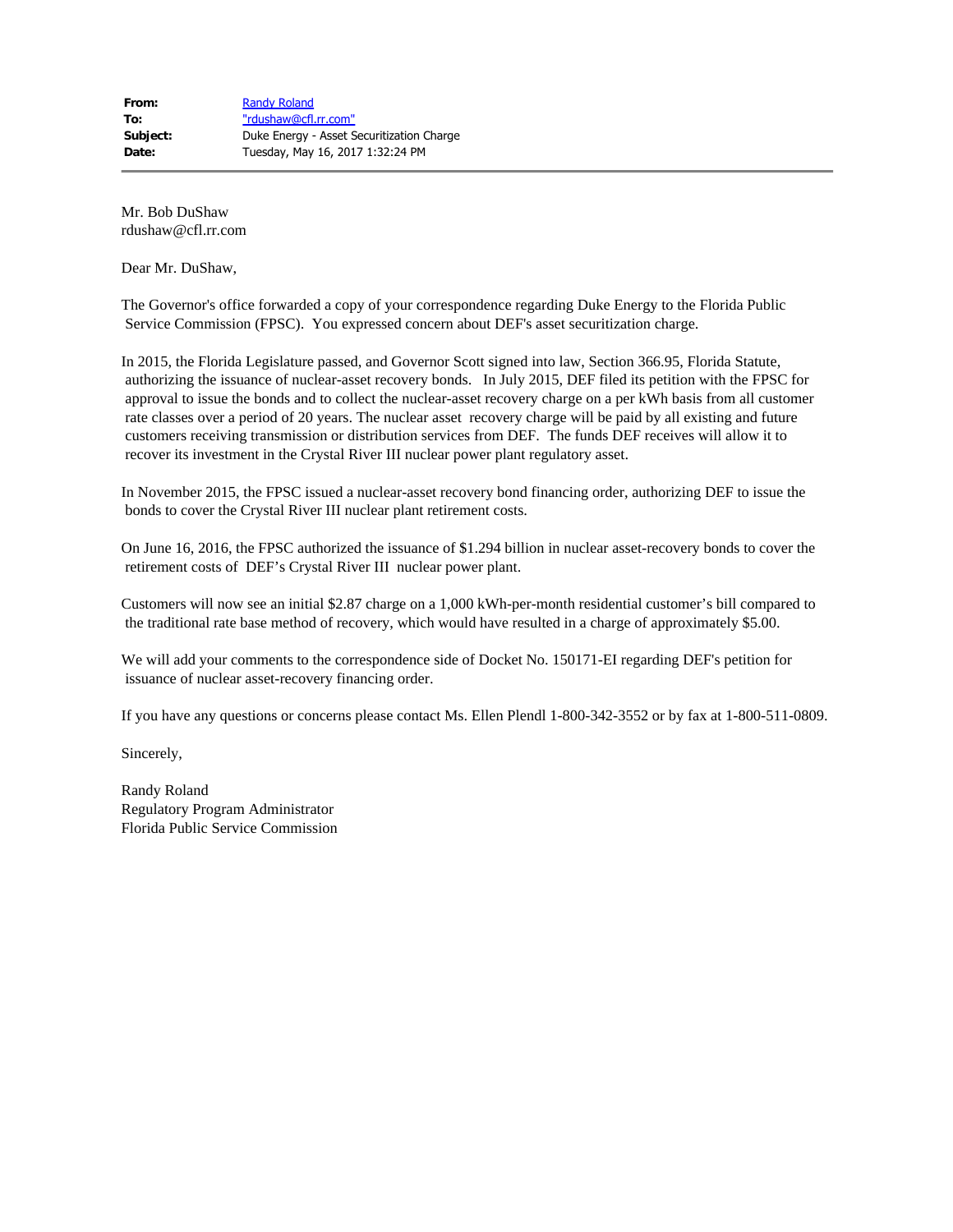| <b>CRM.CitizenServices</b>                                   |
|--------------------------------------------------------------|
| <b>Randy Roland</b>                                          |
| Governor"s Assignment   Case Number: 614,791   EOG:000451632 |
| Monday, May 15, 2017 2:19:30 PM                              |
| 614791, additional.pdf                                       |
|                                                              |

| Case Number: | 614 791 |
|--------------|---------|

| Origin            | Letter              |
|-------------------|---------------------|
| <b>EOG</b> Source | Citizen Services    |
| Created On        | $9/13/2016$ 2:44 PM |
| Letter Date       | $9/5/2016$ 12:00 AM |
| Priority          | Default             |

# **Case Attribute(s)**

| Attribute |  |
|-----------|--|
| Utilities |  |

# **Primary Contact Information**

| <b>First Name</b>         | Robert                                                                                | Last<br>Name | DuShaw | Phone        |         |
|---------------------------|---------------------------------------------------------------------------------------|--------------|--------|--------------|---------|
| City                      | 2849<br>Highland<br>View Circle<br>Clermont,<br>Florida 34711<br><b>United States</b> | County       | Lake   | <b>State</b> | Florida |
|                           | 34711                                                                                 | Email        |        |              |         |
| Address Line 1            | 2849 Highland View Circle                                                             |              |        |              |         |
| Address Line 2            |                                                                                       |              |        |              |         |
| Organization /            |                                                                                       |              |        |              |         |
| Additional<br>Information |                                                                                       |              |        |              |         |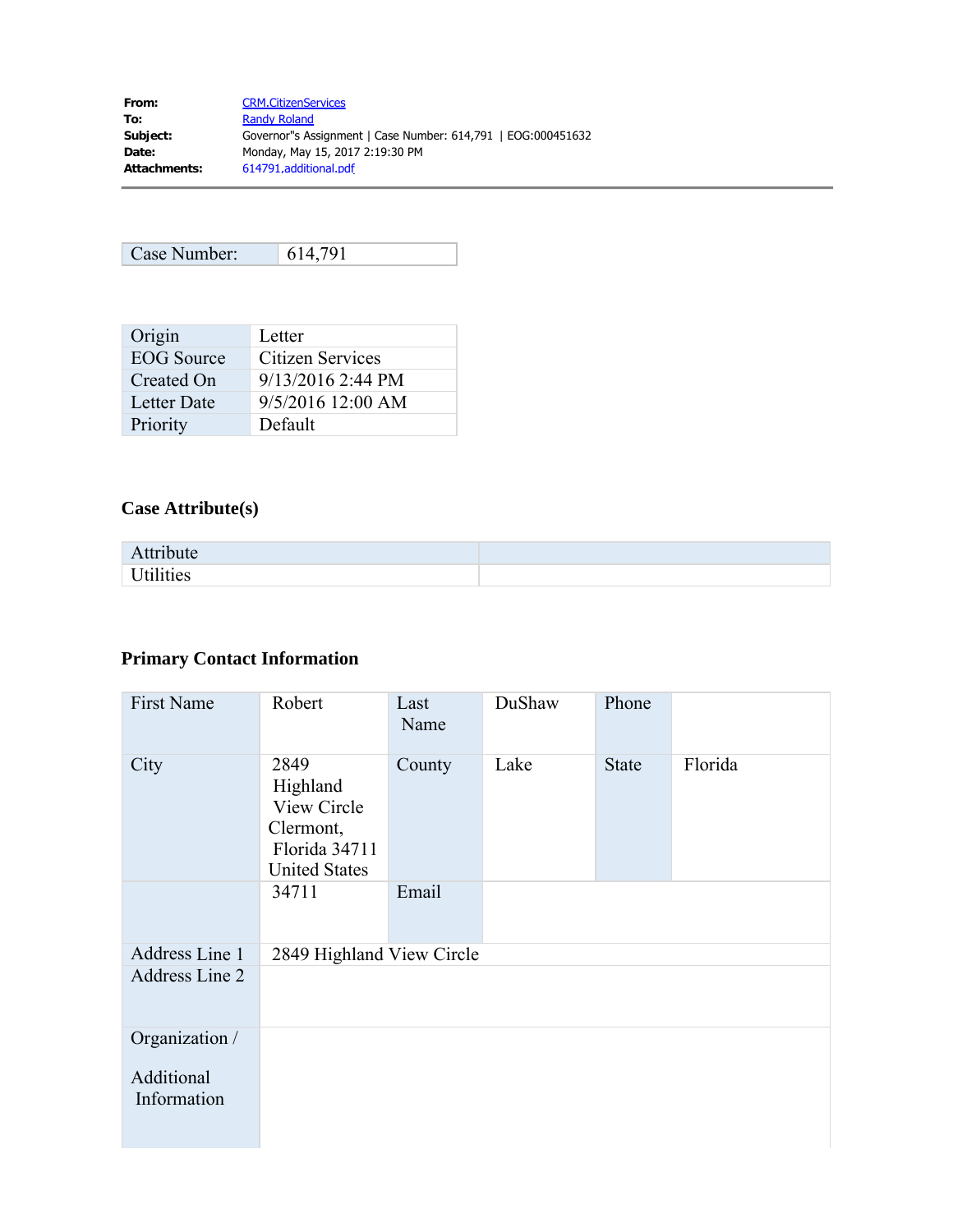### **Description**

| <b>Note</b>                               |  |
|-------------------------------------------|--|
| Sent case notice - no follow up requested |  |

#### **Case Assignment**

| Assigned To: | PSC - Public Service   Due Date:<br>Commission | $10/3/2016$ 2:44 PM |
|--------------|------------------------------------------------|---------------------|
|              |                                                |                     |

You have an assignment from the Executive Office of the Governor.

Please have staff review and respond as appropriate.

Please copy the link below to close the assignment, provide resolution information or request an extension/reassignment.

### [Click Here to Update the Case](https://eogforms.eog.myflorida.com/pages/CaseWorkRequest.aspx?id=f1a6ab1d-e279-e611-80f3-1458d04e9f68)

If you have questions about this assignment, please send an email to CRM.CitizenServices@eog.myflorida.com.

Sincerely,

Kristie Jemmott

Office of Citizen Services

Executive Office of the Governor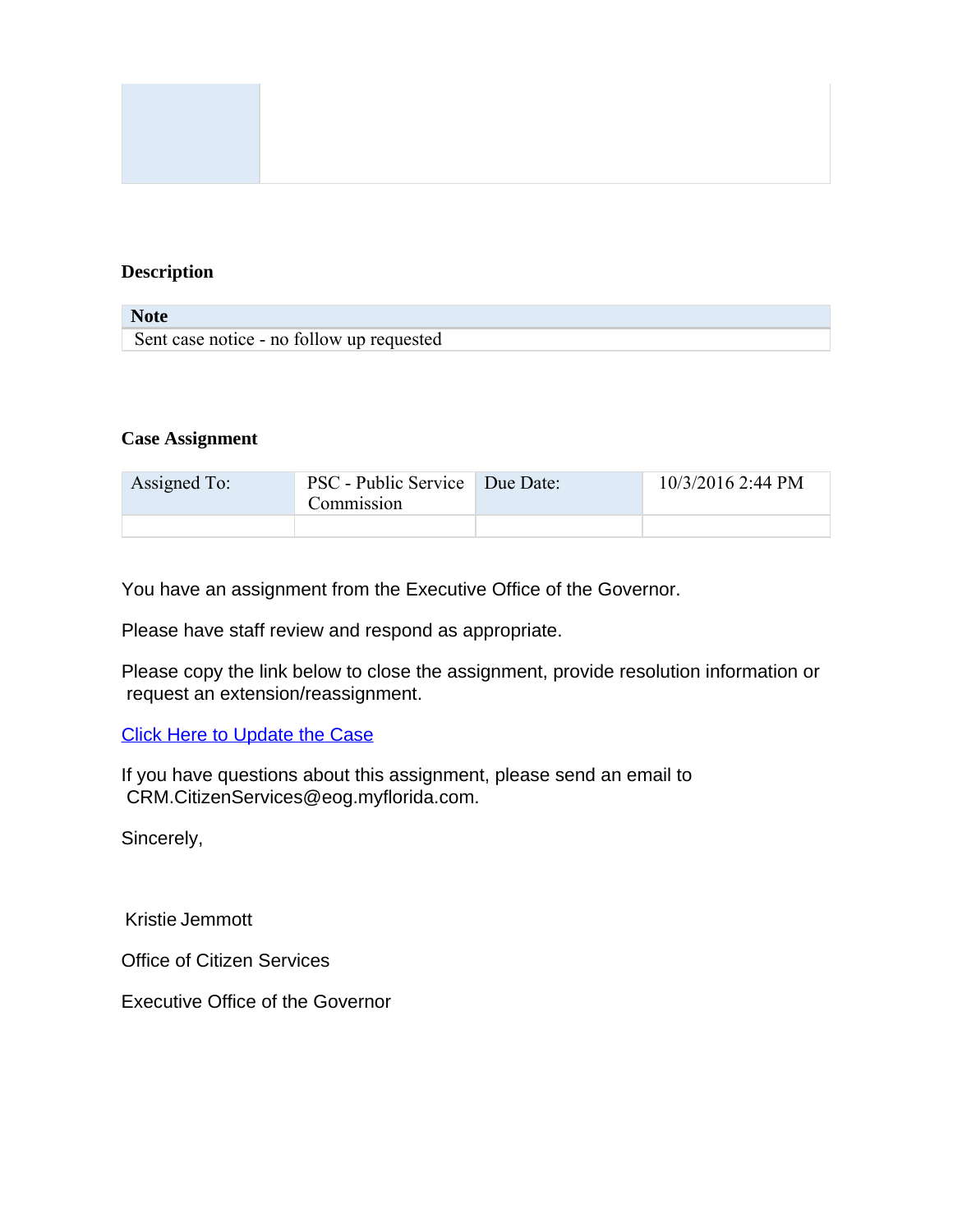May 8, 2017 To Gov. Scott Fl

. -

Subject: Duke Power want to bring up old purchase of Progress- Duke had choice not to buy the "damaged goods".

Gov. If you know what is good for you- you'll instruct the PSC to tell Duke to stop trying to get rate increases on old bad decisions. ( future elections?}

As you probably have forgotten - I sent you and your PSC, notes that the Duke Power board of directors fired both the Presidents of Duke and Progress, for<br>merging the loser – Progress with dameased in the of Duke and Progress, for merging the  $loser - Progress$ , with damaged goods ( Nuclear).

With all the added natural gas plants - low cost , now in use by Duke Power, we<br>should all see lower power bills-

 $Sineerely Bob Dushaw 2849-Hiebland Vie$ 

ighiand view Circle, Clermont, Fl 34711

614791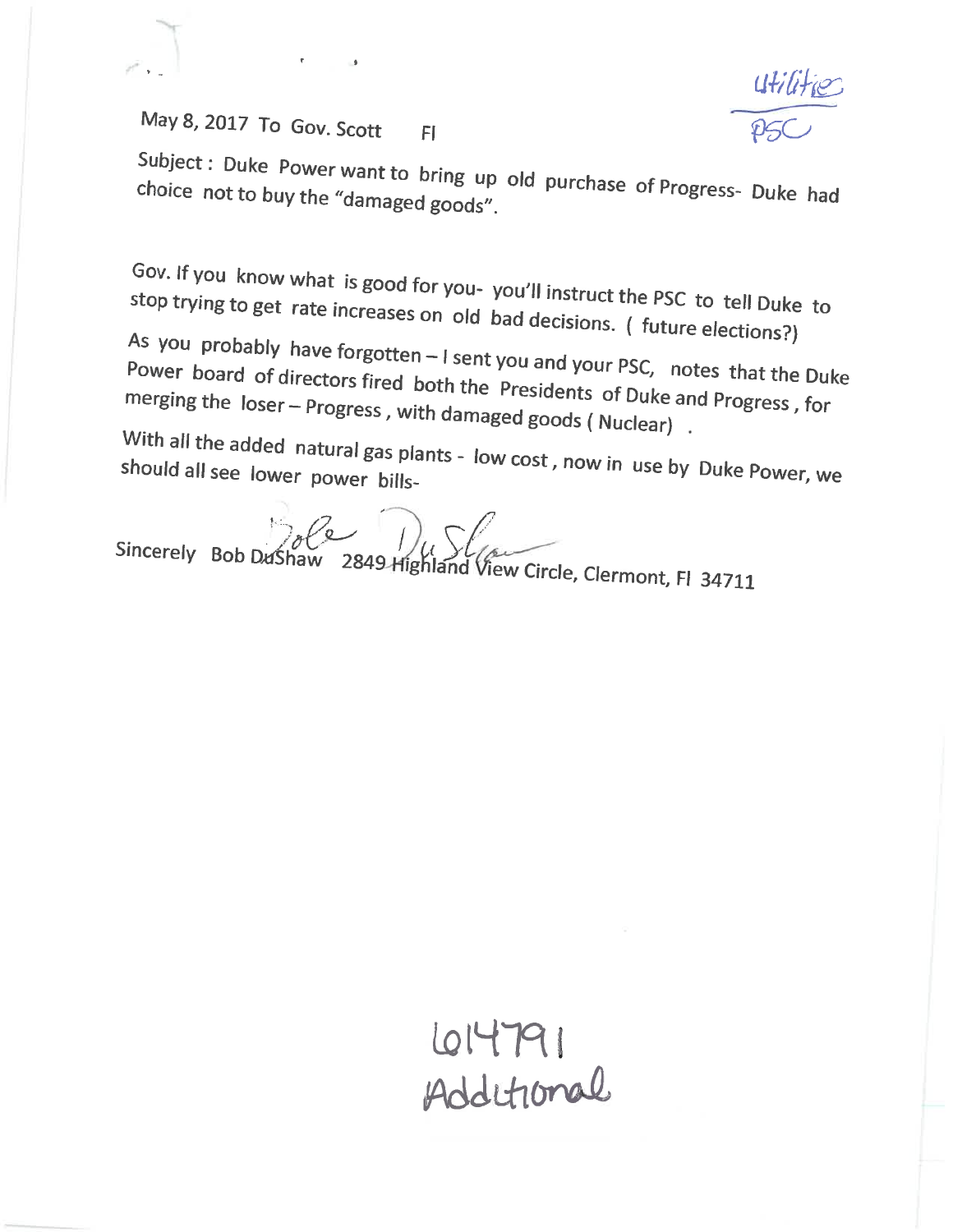### \ **Bob DuShaw**

| From:    | Bob DuShaw <rdushaw@cfl.rr.com></rdushaw@cfl.rr.com>                                                                                     |
|----------|------------------------------------------------------------------------------------------------------------------------------------------|
| Sent:    | Friday, May 5, 2017 4:31 PM                                                                                                              |
| To:      | mimibergstedt@yahoo.com; andy1196@msn.com; wamaddox@aol.com;                                                                             |
|          | andebgood@aol.com; dberglin@cfl.rr.com; gail ash; jerry McDonald; joe.fixit@cfl.rr.com;                                                  |
|          | larry berringer; mleeser@aol.com; norm Reins; raygood8@aol.com; rita settle;                                                             |
|          | rdushaw@cfl.rr.com; tsipila71@gmail.com; woodman724@yahoo.com                                                                            |
| $CC$ :   | bobchidester10@hotmail.com; carl beckman; littlewood01@msn.com;                                                                          |
|          | edmundmeyer@hotmail.com; gary carmichael; lritchie@orlandosentinel.com;                                                                  |
|          | mdushaw31@cfl.rr.com; patty dooley; wizzard@ptd.net; mt3435@aol.com;<br>dwheelhouse@cfl.rr.com                                           |
| Subject: | Duke Energy Wants to raise it rates for Florida Send protests to PSC - Gov- your<br>Orlando Sentinel Page A-10 May 5, 2017<br>state rep. |

<sup>A</sup>few years ago, The president of Progress Energy and the president of Duke, "cooked up a deal ", to merger Progress Energy with Duke, with each of the President's, with the big titles. Progress was <sup>a</sup> disaster- A MESS, trying to build nuclear power plants, no doubt encourage by Florida Gov't powers as means to employ more people in a down trodden area. Plus with PSC's help, sticking advance rate increases to all our Plus with PSC's help, sticking advance rate increases to all our power bills. This was common knowledge to all - including the president of Duke . These two " birds" completed thier merger- When the Duke board of directors examines the "deal" they fired the "jerky presidents". Yes -fired them!!!!!! The Florida PSC and Gov. Scott know this is fact, since I jotted them both a personal letter !!! So the old bull crap- Duke "inherited" Progress Energy is false! Duke Management screw up- why give them a rate increase for some old mistakes of Progress Energy. In fact, our Florida PSC should be pushing for rate decreases . Switching many power plants from coal to natural gas has been a hugh savings for Duke Power. Where are our rate decreases?? Please come out swinging! Strong notes to Gov. Scott- PSC and your state rep!!!!. Anyone wonder why municipal bonds for design- initial construction instead of added advance fees to our power bills?? Interesting AEP- selling off their merchant power plants- want only to service states that have PSC's !! Like it will be easy to "buy the PSC's"----- get rate increases anytime !!